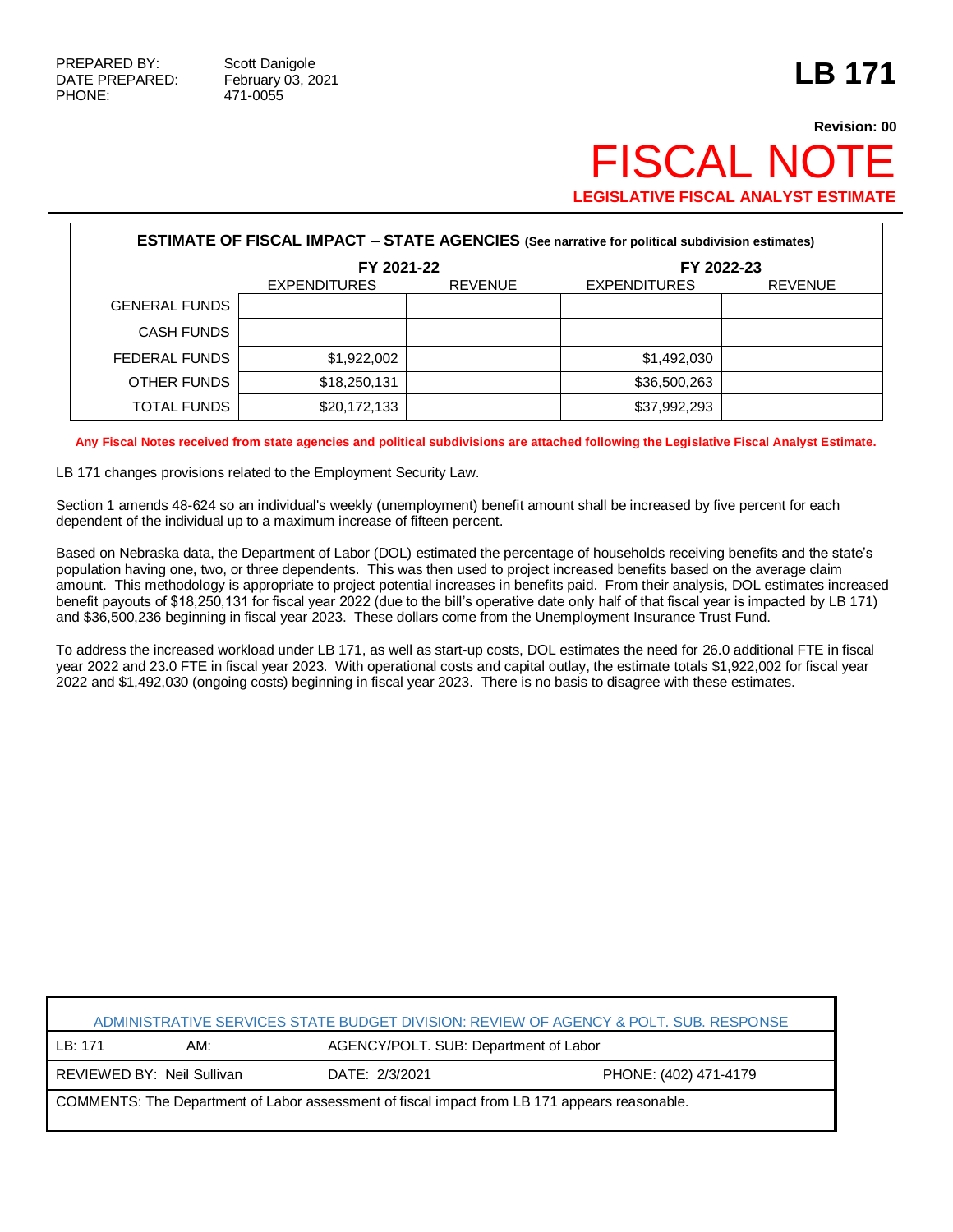**Please complete ALL (5) blanks in the first three lines. 2021**

| LB(1)<br>171                      |                                                 |                              |                                                                   | <b>FISCAL NOTE</b> |  |  |
|-----------------------------------|-------------------------------------------------|------------------------------|-------------------------------------------------------------------|--------------------|--|--|
|                                   | State Agency OR Political Subdivision Name: (2) | Nebraska Department of Labor |                                                                   |                    |  |  |
| Prepared by: (3)<br>Katie Thurber |                                                 | Date Prepared: (4) 2-2-2021  | Phone: (5)                                                        | 402-471-9912       |  |  |
|                                   |                                                 |                              | <b>ESTIMATE PROVIDED BY STATE AGENCY OR POLITICAL SUBDIVISION</b> |                    |  |  |
|                                   |                                                 |                              |                                                                   |                    |  |  |
| <b>EXPENDITURES</b>               |                                                 | FY 2021-22<br><b>REVENUE</b> | FY 2022-23<br><b>EXPENDITURES</b>                                 | <b>REVENUE</b>     |  |  |
| <b>GENERAL FUNDS</b>              |                                                 |                              |                                                                   |                    |  |  |
| <b>CASH FUNDS</b>                 |                                                 |                              |                                                                   |                    |  |  |
| <b>FEDERAL FUNDS</b>              | \$1,922,002                                     |                              | \$1,492,030                                                       |                    |  |  |
| <b>TRUST FUNDS</b>                | \$18,250,131                                    |                              | \$36,500,263                                                      |                    |  |  |
| <b>TOTAL FUNDS</b>                | \$20,172,133                                    |                              | \$37,992,293                                                      |                    |  |  |

**Explanation of Estimate:** LB 171 as drafted provides for a dependent allowance for individuals filing for unemployment insurance benefits. Individuals shall receive a 5% increase in their weekly benefit amount for each independent child for up to 15%. According to the current population survey, approximately 37.5% of unemployed individuals have at least one dependent child. Approximately 15% of unemployed individuals have 1 child, 10% 2 children, and 12.5% have 3 or more children. In 2020, Nebraska had 239,739 individuals file for unemployment insurance benefits. The average weekly benefit amount was \$297.59 and the claim duration was 14.29 weeks. For purposes of this fiscal note NDOL rounded the average weekly benefit amount to \$300 and the average claim duration to 14 weeks. This would be an increase of approximately \$36,500,262.75 in benefits paid per year.

| Number of      | Percent    | Approximate number of  | <b>WBA Increase</b> | <b>Total Weekly increase</b> | Weekly increase * |
|----------------|------------|------------------------|---------------------|------------------------------|-------------------|
| Dependents     | Unemployed | unemployed individuals | (\$300 * 5%         | (WBA increase * #            | 14 week average   |
|                |            | (239,739*%unemployed)  | per                 | unemployed                   | duration of claim |
|                |            |                        | dependent)          | individuals)                 |                   |
| $\Omega$       | 62.5       | 149,837                | \$0                 | \$0                          | \$0               |
|                | 15         | 35,961                 | \$15                | \$539,412.75                 | \$7,551,778.50    |
| $\overline{2}$ | 10         | 23,974                 | \$30                | \$719,217.00                 | \$10,069,038.00   |
| 3 or more      | 12.5       | 29,967                 | \$45                | \$1,348,531.88               | \$18,879,446.32   |
| <b>TOTAL</b>   |            |                        |                     | \$2,607,161.63               | \$36,500,262.82   |

NDOL does not currently receive any information on whether individuals filing for unemployment insurance benefits have dependents. NDOL will need to update the existing application for unemployment insurance benefits to accommodate the proposed changes in LB 171. A quote from our vendor for the necessary changes estimates the technology costs at \$88,350. Additionally, the dependent allowance is a new issue that the Nebraska Department of Labor will need to adjudicate on the claim. This will create new work on approximately 37.5% of claims NDOL receives. NDOL estimates the additional workload will require 26 additional staff with the Project manager and Business System Analysts needed for the first year only. Equipment needs for personnel total \$78,000.

Technical note: The removal of the previous benefit year process will create complications for NDOL. Claims filed prior to the operative date of the statute, if passed, will not be subject to the increase. That needs to be clear. Further benefit years begin on Sundays. January 1, 2022 is not a Sunday.